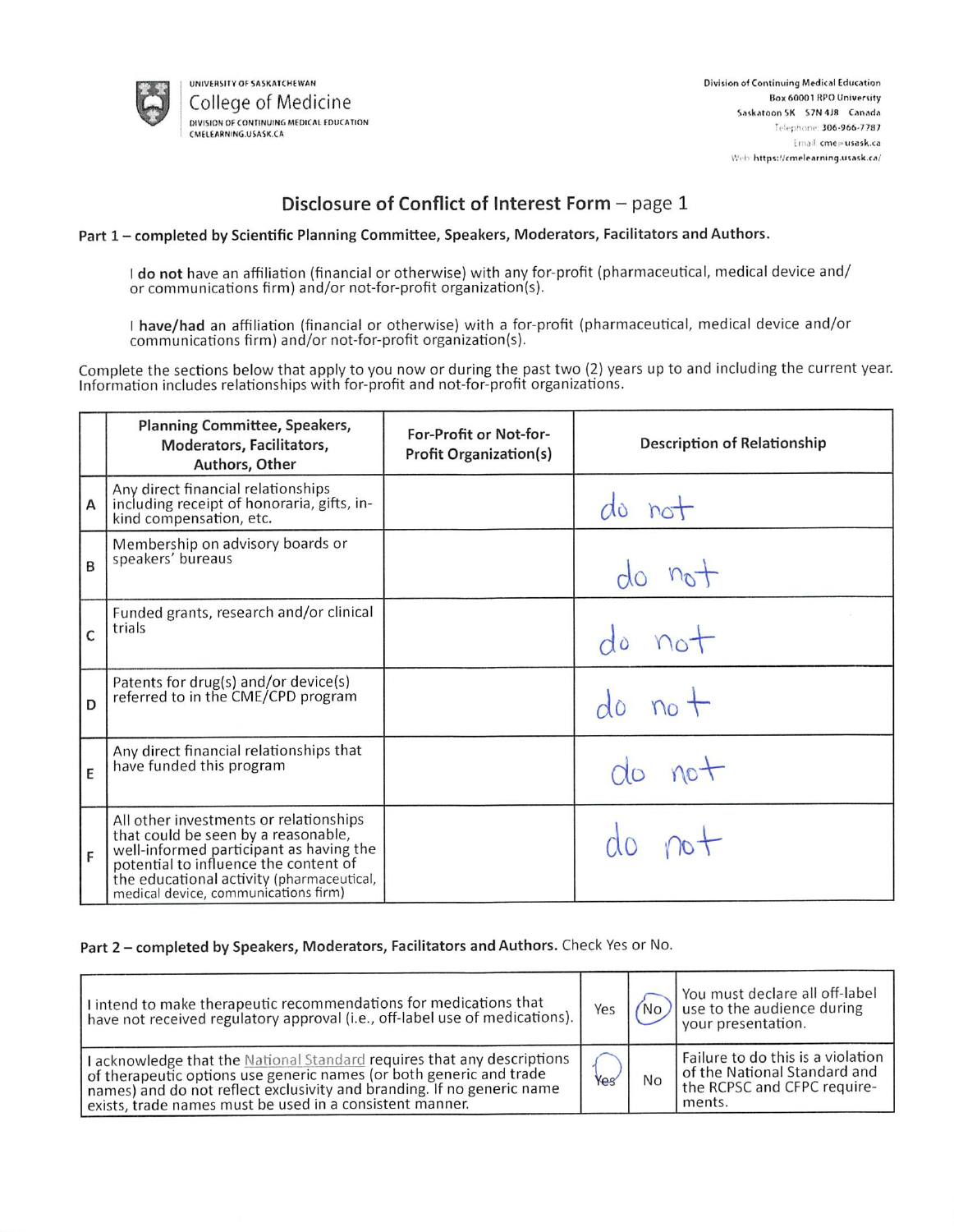

# Disclosure of Conflict of Interest Form - page 2

## Part 3 - Identification

|                | <b>Scientific Planning Committee</b> | $\mathscr{N}$<br>Speaker |
|----------------|--------------------------------------|--------------------------|
| Check all that | Moderator                            | Facilitator              |
| apply:         | Author                               | Other:                   |

## **Event Information**

| Name of Program/Event                      | AIMS-SK Module 1   Foundations in Harm Reduction & & |  |
|--------------------------------------------|------------------------------------------------------|--|
| Date of Program/Event                      | May 7, 2022                                          |  |
| Title of Presentation (if applicable)      | Overview of Counselling                              |  |
| Full Name (to appear on schedule)          | Randi Phillips                                       |  |
| Professional Title (to appear on schedule) | Program/Clinical Supervisor- Mental                  |  |
|                                            | Health & Addiction Services                          |  |

# Acknowledgement

acknowledge that I have reviewed the declaration form's guidelines and instructions, and deem all of my information above accurate. I understand that the CME/CPD provider and the Scientific Planning Committee for this program/activity will review all disclosed financial (or otherwise) relationships and determine whether action is required to manage potential, perceived, or real COIs. I also understand that this information will be publicly available.

| signature 2 and i | I۵ |
|-------------------|----|
| Date:             |    |

Please return signed disclosure form (pages 1 & 2) to: cme.events@usask.ca